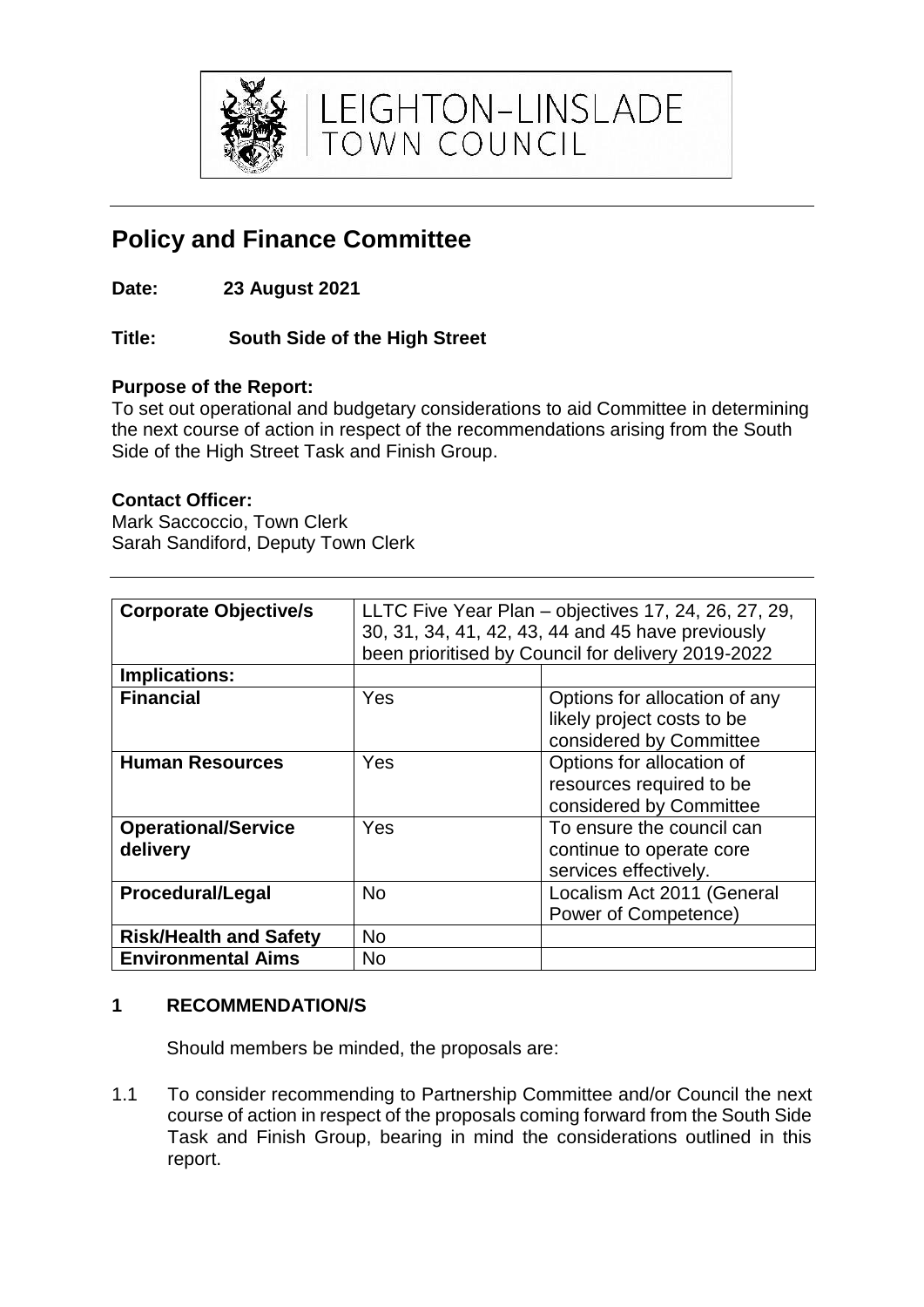#### **2 BACKGROUND**

- 2.1 Following the September 2020 meeting of the Partnership Committee, a group of five councillors formed an informal working party and met with Central Bedfordshire Council officers on several occasions to discuss the land known as "land south of the High Street."
- 2.2 This informal group was formally appointed a Task and Finish Group by Partnership Committee on 10 December 2020 and has since met on five occasions, supported by officers of both councils.
- 2.3 Following its last meeting on 26 July 2021, the Task and Finish Group's Chairman has produced an informal report for this Committee and the Partnership Committee to consider further.
- 2.4 The purpose of this accompanying report is to provide Committee with information on the operational and procedural implications of any recommendations made by the Task and Finish Group to the Policy and Finance Committee and after that Council.
- 2.5 As the Task and Finish Group is a subgroup of the Partnership (Joint) Committee, it is essential that both Councils formally approve any endorsed aspirations or additional work.
- 2.6 Therefore, any recommendations that the Policy and Finance Committee may wish to put forward will need to be ratified by Council. As the corporate body, the Town Council will have to decide its priority level to give any Task and Finish Group recommendations. This is predicated on the fact that no significant resources (human or financial) have been committed by the Town Council to the project to date
- 2.7 Equally, the Partnership Committee will need to consider the appropriate mechanism for formally endorsing any aspirations or additional work by Central Bedfordshire Council. The former 2012 Development Brief on land south of the High Street/Bridge Meadow has no formal standing. To date, work has primarily been done by Central Bedfordshire officers as part of the regeneration agenda.
- 2.8 Presently, there is no capacity within the Town Council administration. Therefore careful consideration will need to be given by Committee and Council to the likely impact on the service areas and already endorsed projects and objectives. Detailed considerations are set out below.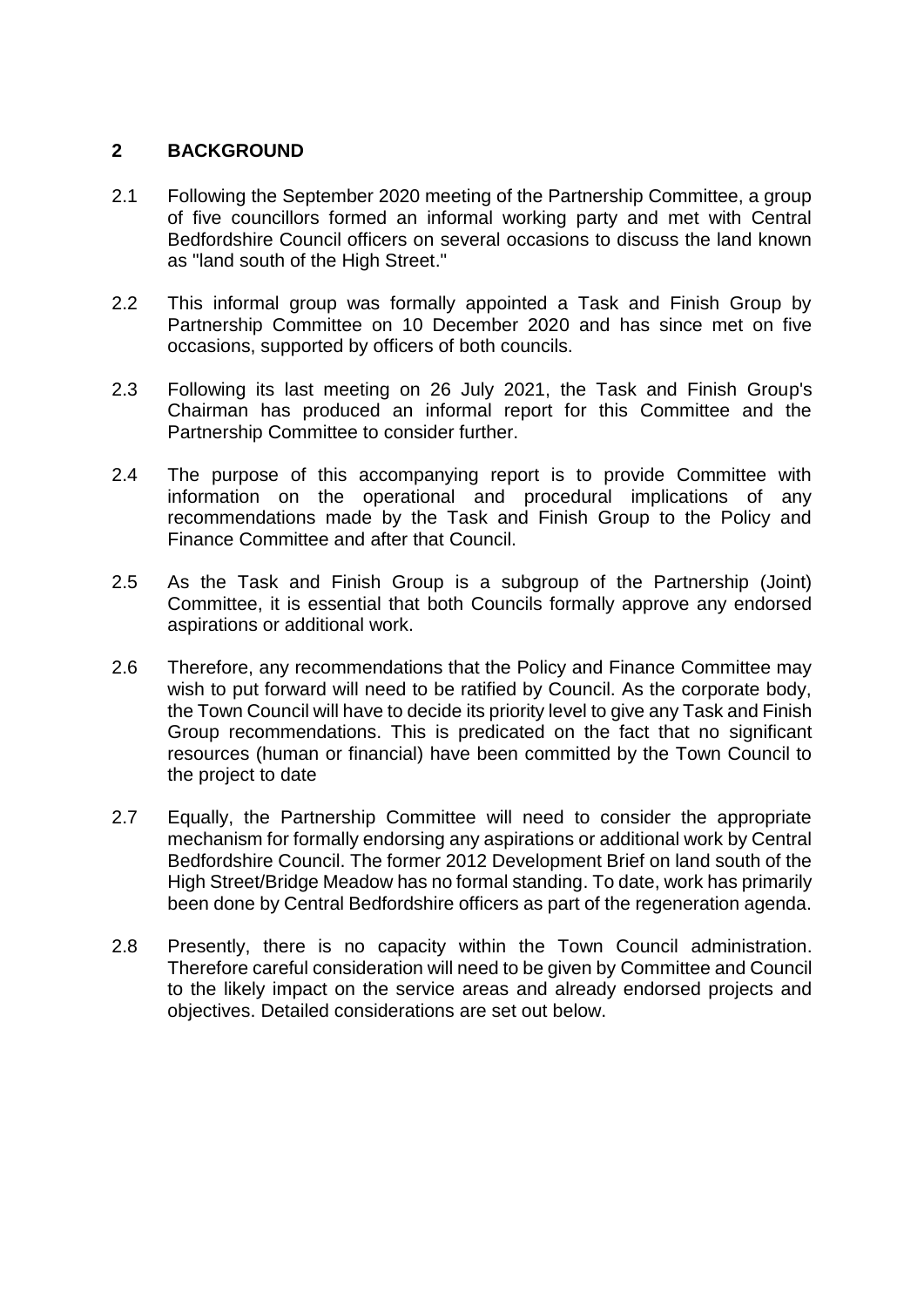#### **3 CONSIDERATIONS**

- 3.1 The workload generated to date by the South Side Task, and Finish Group has been absorbed into current workloads. This has mainly been facilitated by a leading role taken by Central Bedfordshire officers and a significant amount of work undertaken by individual councillors themselves.
- 3.2 Capacity with the Town Council staff team as we advance is extremely limited. Workstreams already endorsed by Council for this municipal/financial year can be summarised as below:
	- i) Core operations
		- Public open spaces, play areas, sports facilities & pavilions
		- Allotments
		- Cemeteries
		- Market
		- Community events
		- Community grants
		- Civic role of Town Mayor
		- Communications
		- Public conveniences
		- **Defibrillators**
		- Town centre Trails
		- Teenage Advice and Information Centre
		- Town centre and business support
		- Planning & transport liaison with Local Authority
		- Community safety liaison with Bedfordshire Police

There are currently 40 members of staff. Employees and day to day operations are managed by seven managers and two supervisors.

ii) Five Year Plan objectives

Council agreed objectives and priorities in September 2019, but some were impacted by the delays arising from the Covid-19 pandemic.

2020-2021

- Town Ranger service *Now in place following restructure*
- Drinking water fountains *Deferred due to pandemic*
- Changing Places facility in Parson's Close Recreation Ground *Delivered*
- Additional memorialisation options *Delivered*
- Scoping work for older people's projects *Delivered and workstreams now added to 2021-22 and 2022-23 as endorsed by the responsible committee*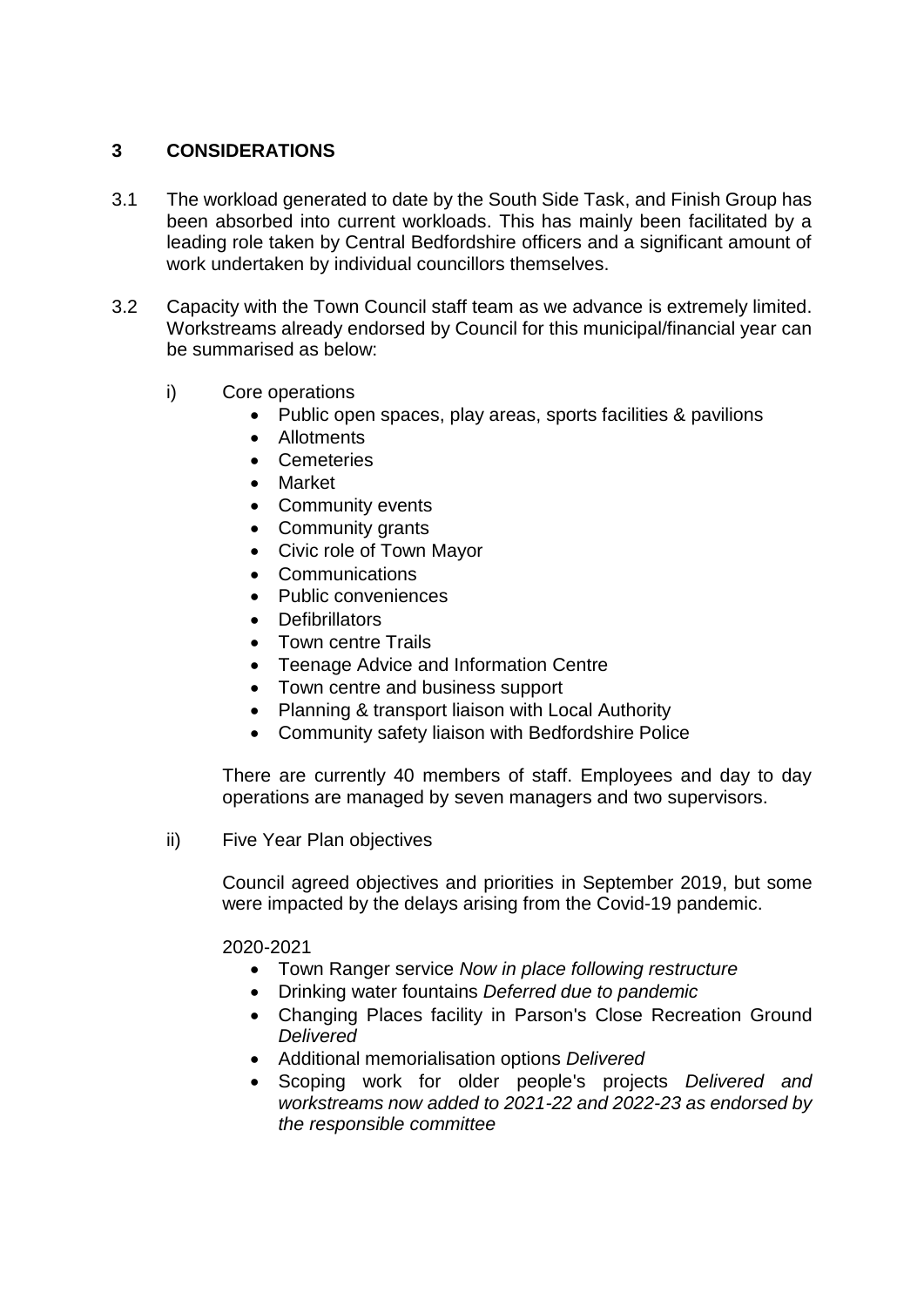2021-2022

- Inclusive adventure playground *Project underway*
- Consideration of overflow car parking at Linslade Memorial Playing Fields and Garden of Remembrance *Options for parking enforcement were being explored with the local authority with a view to determining if additional parking capacity is really needed*
- Projects for young people *Survey to be undertaken in Autumn 2021*
- Projects for older people *(£30k allocated for delivery)*

#### 2022-2023

- An additional mausoleum, subject to interest *(self-funding)*
- Continued delivery of projects for older people *(£50k allocated)*
- Delivery of projects for young people resulting from the 2021 survey *(£25k allocated)*

The remaining projects were deemed longer-term (post-2022).

- iii) Actions arising from the 2021-22 Risk Register Action Plan
	- Byelaws to be updated
	- Cemetery safety survey
	- Ongoing impact on services as a result of the pandemic and changing guidance
	- Documentation of procedures (risk of staff loss)
	- Data protection audit & TACTIC data protection review
	- Investment policy update
	- Lack of clarity on the future management of public open spaces and facilities associated with the eastern urban extension
	- Buildings ten-year maintenance plan
	- Review condition of the skate park

An update report on the Risk Register Action Plan is a separate agenda item.

- iv) Work arising from Motions endorsed by committee/Council
	- Public realm improvements (CBC funding of equipment)
	- Tree planting
	- Investigation into potential free car parking trial
	- Welcome Back Fund projects
	- Investigation into the potential development of a planning led policy document
	- Partnership Project list review
	- S106 developer contributions review
	- Boundary/governance review
	- Health services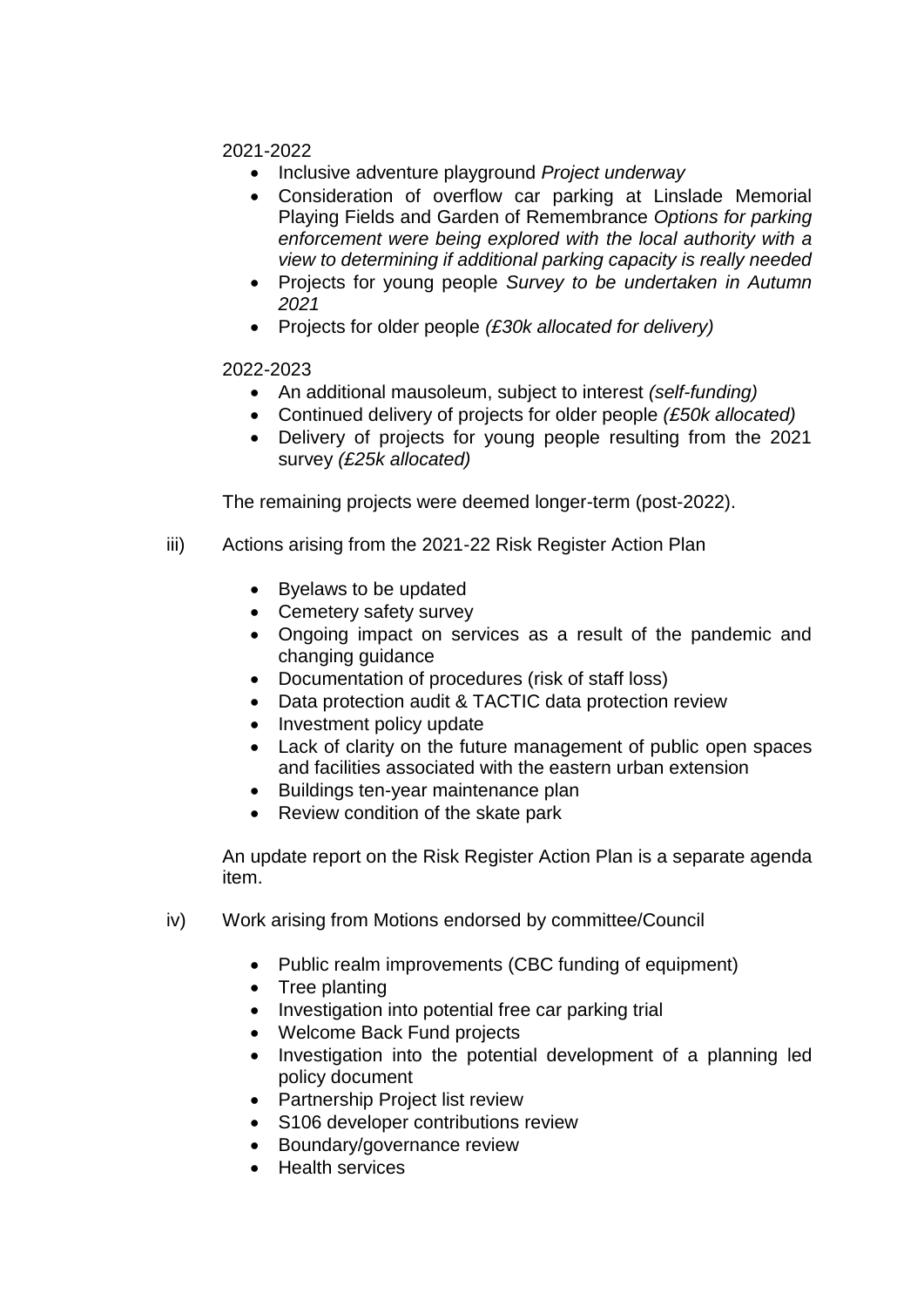- Policy reviews
- Pigeon management in the town centre
- Liaison with the local authority over digital CCTV upgrade
- Progressing the adopted Environmental Ambitions
- Progressing the adopted Equalities Statement & actions
- Ongoing play area refurbishment programme
- Delivery of a new Living History Trail annually each October
- Finalising the last remaining work to be delivered from the Market Town Regeneration Fund (architectural lighting project).
- 3.3 The above is supported by the 2021-22 revenue budget (core operations) and the five-year financial plan (five-year plan objectives). Resource and financial implications arising from the Risk Register and endorsed Motions have largely been absorbed by existing staffing resources and revenue budgets/earmarked reserves.
- 3.4 Committee is asked to consider the above factors when putting forward any recommendations to Council in respect of progressing the actions proposed by the Task and Finish Group relating to land south of the High Street. Freeing up resources within the remainder of the 2021-22 financial year would require Council to endorse changes in the previously agreed priorities set out above.
- 3.5 From 2022-23, Council could consider the following options to progress additional/new workstreams. These options apply to the land south of the High Street and any other unanticipated additional workstreams, such as developing a planning-led policy document or any other unplanned projects/Motions.
	- i) Defer a previously agreed objective to free up funds within the Future Projects earmarked reserve (as set out in the five-year financial plan, **appended below**) to hire in temporary additional staff or consultancy resources for a fixed period/project duration.
	- ii) Repurpose funds in an existing earmarked reserve (impact will need further consideration).
	- iii) Consider a significant increase in precept or a reduction in revenue budgets to fund the permanent recruitment of additional staffing resources. The operational implications of the latter option would need careful consideration as there would be an inevitable impact on service delivery.
- 3.6 Committee/Council will also wish to consider which service area/committee should oversee any work to be agreed on this subject.